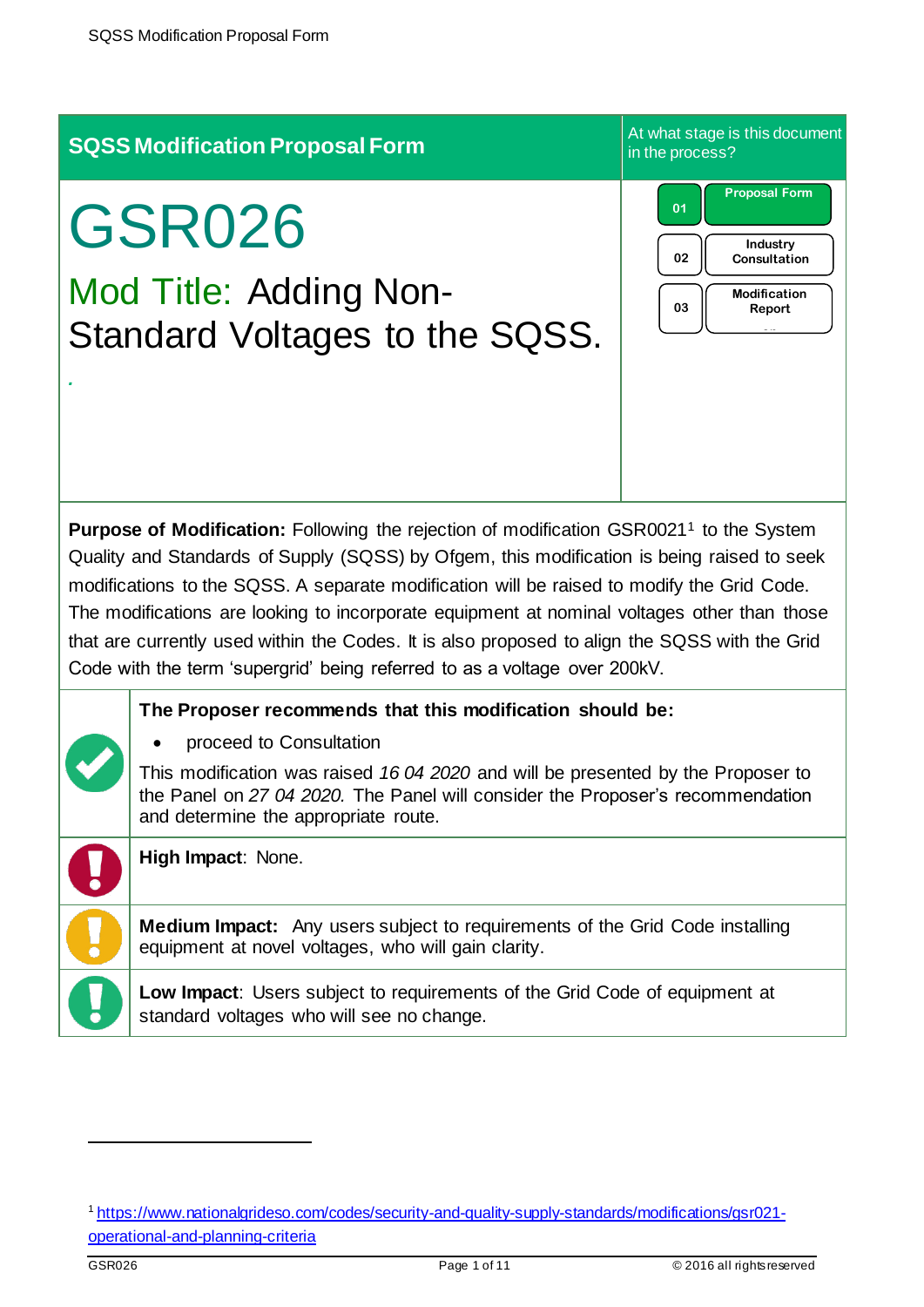# **Contents**

- **1 Summary 4**
- **2 Governance 5**
- **3 Why Change? 5**
- **4 Code Specific Matters 5**
- **5 Solution 6**
- **6 Impacts & Other Considerations 6**
- **7 Relevant Objectives 6**
- **8 Implementation 7**
- **9 Legal Text 7**
- 

# **10 Recommendations** Error! Bookmark not defined.

## **Timotoble**

| <u>I IIIIcianie</u>                                                  |                                                      |
|----------------------------------------------------------------------|------------------------------------------------------|
| The Code Administrator recommends the following timetable:           |                                                      |
| Code Administration Consultation Report issued to<br><b>Industry</b> | May 2020 in-line<br>with Grid Code<br>modification   |
| Final Modification Report presented to Panel                         | June 2020                                            |
| Final Modification Report issued the Authority                       | June 2020                                            |
| Decision implemented in SQSS                                         | Following<br>Authority<br>approval &<br>consultation |
|                                                                      |                                                      |

**Any questions?**

[Christine.brown1](mailto:Christine.brown1@nationalgrideso.com) [@nationalgrideso.com](mailto:Christine.brown1@nationalgrideso.com)

Contact:

**Chrissie Brown**

**07866 794568**

[louise.trodden@nation](mailto:louise.trodden@nationalgrideso.com)

[algrideso.com](mailto:louise.trodden@nationalgrideso.com)

**Proposer: Louise Trodden**

10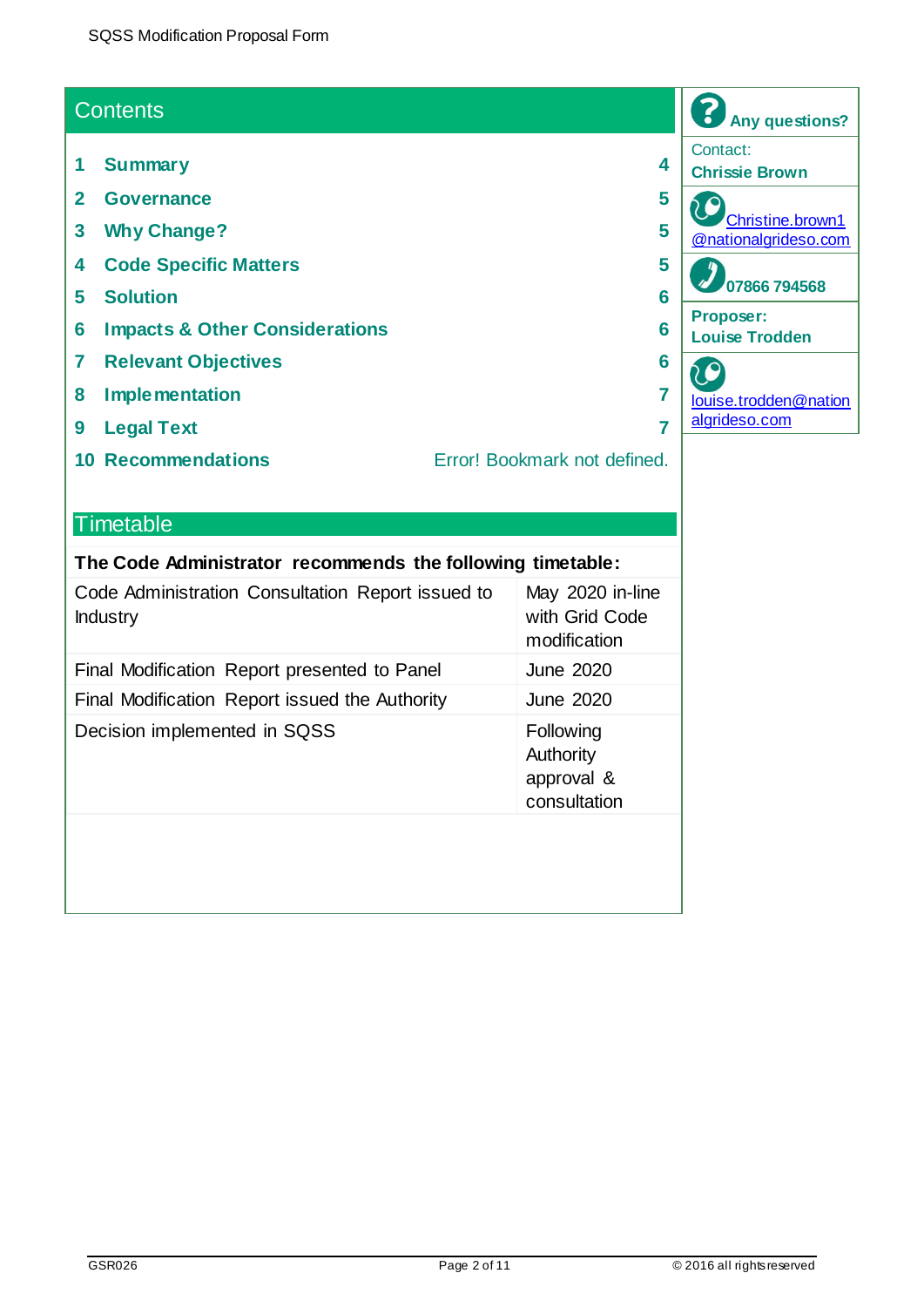### Proposer Details

| <b>Details of Proposer:</b><br>(Organisation Name)                        | National Grid ESO                  |
|---------------------------------------------------------------------------|------------------------------------|
| Capacity in which the SQSS<br>Modification Proposal is being<br>proposed: | The Company                        |
| <b>Details of Proposer's</b><br><b>Representative:</b>                    |                                    |
| Name:                                                                     | Louise Trodden                     |
| Organisation:                                                             | <b>National Grid ESO</b>           |
| Telephone Number:                                                         | 07866 165538                       |
| Email Address:                                                            | Louise.trodden@nationalgrideso.com |
| <b>Details of Representative's</b><br>Alternate:                          |                                    |
| Name:                                                                     | <b>Robert Wilson</b>               |
| Organisation:                                                             | <b>National Grid</b>               |
| Telephone Number:                                                         | 07799 656402                       |
| Email Address:                                                            | Robert.wilson2@nationalgrideso.com |
| <b>Attachments (No):</b>                                                  |                                    |
| If Yes, Title and No. of pages of each Attachment:                        |                                    |

### Impact on Core Industry Documentation.

*Please mark the relevant boxes with an "x" and provide any supporting information*



This modification proposal endeavours to apply consistency to the SQSS alongside Grid Code changes. A separate Grid Code modification has been raised at the April panel under GC0142.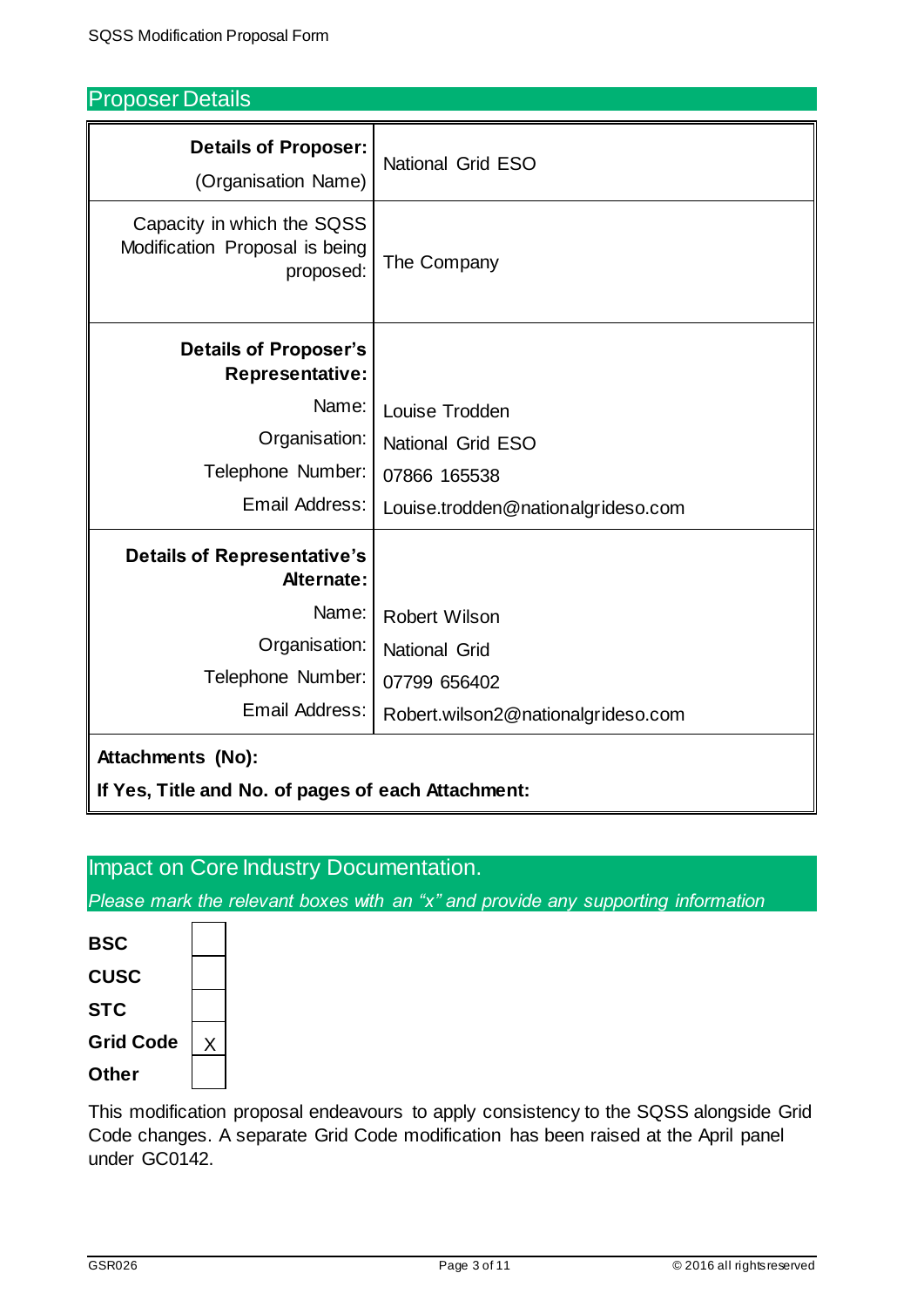# **1 Summary**

### **Defect**

A previous modification, (GSR0021) to include 220kV assets into the SQSS was rejected by Ofgem in July 2016. This was for the following reasons:

- There were concerns regarding the original proposal having only considered the addition of 220kV as a nominal voltage and did not cover future technological advancements or subsequent new voltage rates.
- The original proposal was also not detailed enough to differentiate how both on and offshore voltages were reported in chapter 6 and chapter 10 of the SQSS.

These assets are currently situated at the Kintyre-Hunerston subsea AC link with two subsea cables between Crossaig on the Kintyre peninsula and Hunterston. The connection to the Onshore transmission system is via two 400/20kV supergrid transformers at Hunterston and via two 200/123kV transformers at Crossaig. Whilst there is currently no user equipment directly affected by the new voltage, 220kV assets are not currently specified within the SQSS.

This defect remains however, this modification now seeks to expand the Grid Code to clarify the requirements that will be placed on equipment at non standard voltages. For reference, currently 400kV, 275kV and 132kV are voltages typically referred to within the SQSS. This means that any other nominal voltages specification and requirements are not defined in the code.

#### **What**

The proposer suggests that by removing specific nominal voltages from the relevant clauses of the SQSS, this will align better with the treatment given in the European Network Codes and cover any technical or subsequent introduction of new voltages in the future. (It is worth noting that other standard EU voltages are 110kV, 220kV and 380kV) Also ensuring these changes are aligned with the SQSS.

In the Grid Code assets over 200kV are defined as supergrid assets. Currently, the defined term in the SQSS states supergrid assets at 275kV and above. To seek further alignment with the Grid Code, this modification also seeks to propose that the same defined term apply in the SQSS.

#### **Why**

The proposed changes to the SQSS should ensure that current and future voltages within the transmission network have clear specification and performance requirements. By including specifications for voltages in such a way that will enable consistency for both the SQSS and the Grid Code.

#### **How**

The legal text to embody this modification relies on the use of voltage ranges for equipment to ensure that all future possibilities are captured and so better aligning the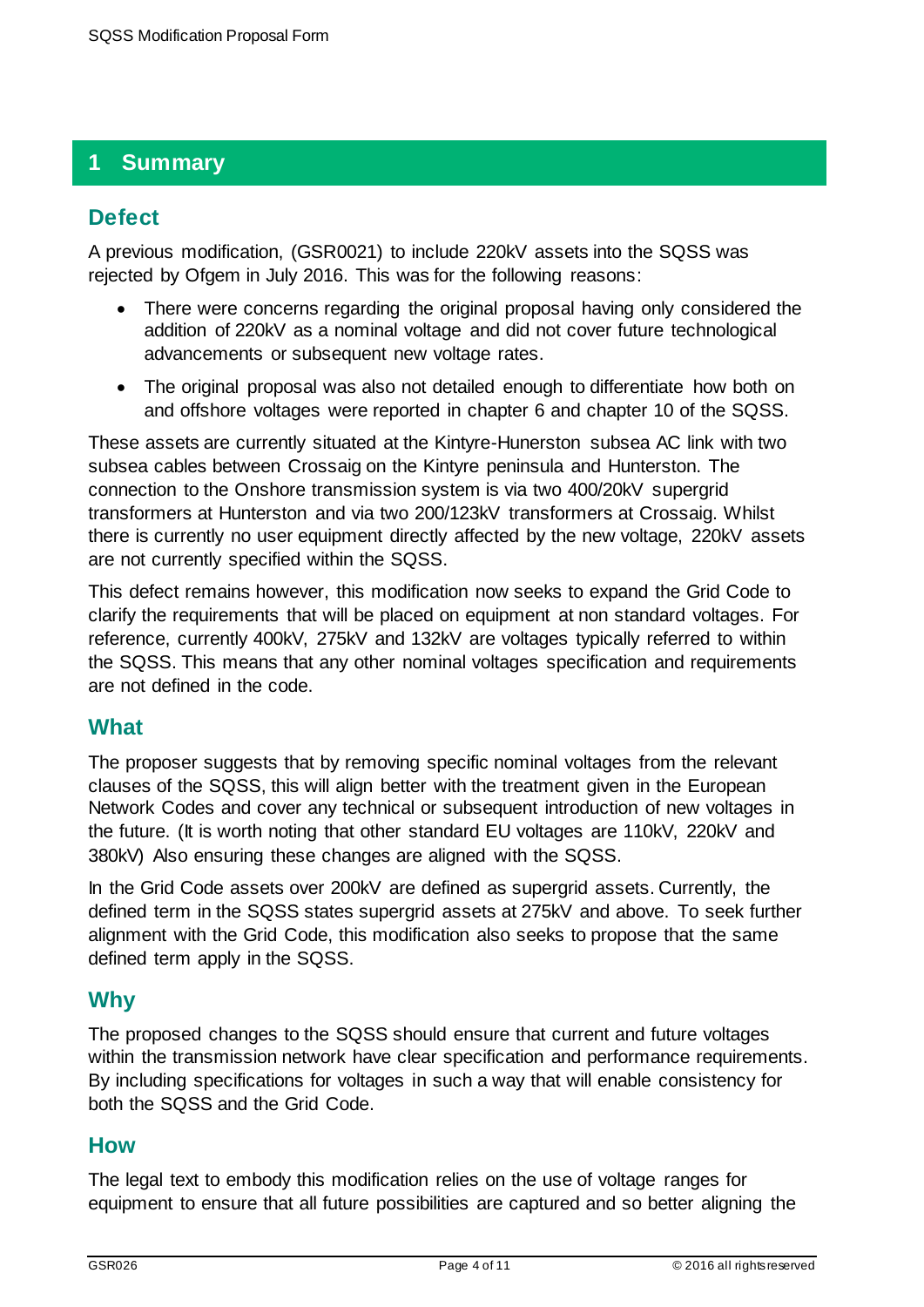SQSS and Grid Code with an approach followed in EU codes using a table of voltages and the specifications to suit.

#### **2 Governance**

#### **Requested Next Steps**

This modification should:

• proceed to Consultation

As the legal text for this proposal is complete and straightforward, in the Proposer's view a workgroup may not be necessary.

#### **3 Why Change?**

Following the rejection of GSR0021, and the request to reassess the consistency of approach to defining voltage limits, this proposal seeks to change the way both nominal, and operational and planning voltages are categorised within both the SQSS and Grid Code. By aligning with the Grid Code in the process, this shows consistency across the codes, and using similar formats to that of EU code should support the authorities request to avoid changes to the codes, should further nominal voltages be introduced to the system.

#### **4 Code Specific Matters**

### **Technical Skillsets**

Understanding the previously rejected SQSS modification for GSR0021 and understanding of the structure of the relevant sections of the SQSS would be helpful but not essential – the principles of this change are straightforward.

#### **Reference Documents**

[Decision Letter from Ofgem](https://www.nationalgrideso.com/document/15301/download) - GSR021. This decision letter from Ofgem outlines the reason for this proposal.

[GSR0021 Industry Consultation Paper](https://www.nationalgrideso.com/document/15316/download) This paper outlines the history to the previous modification.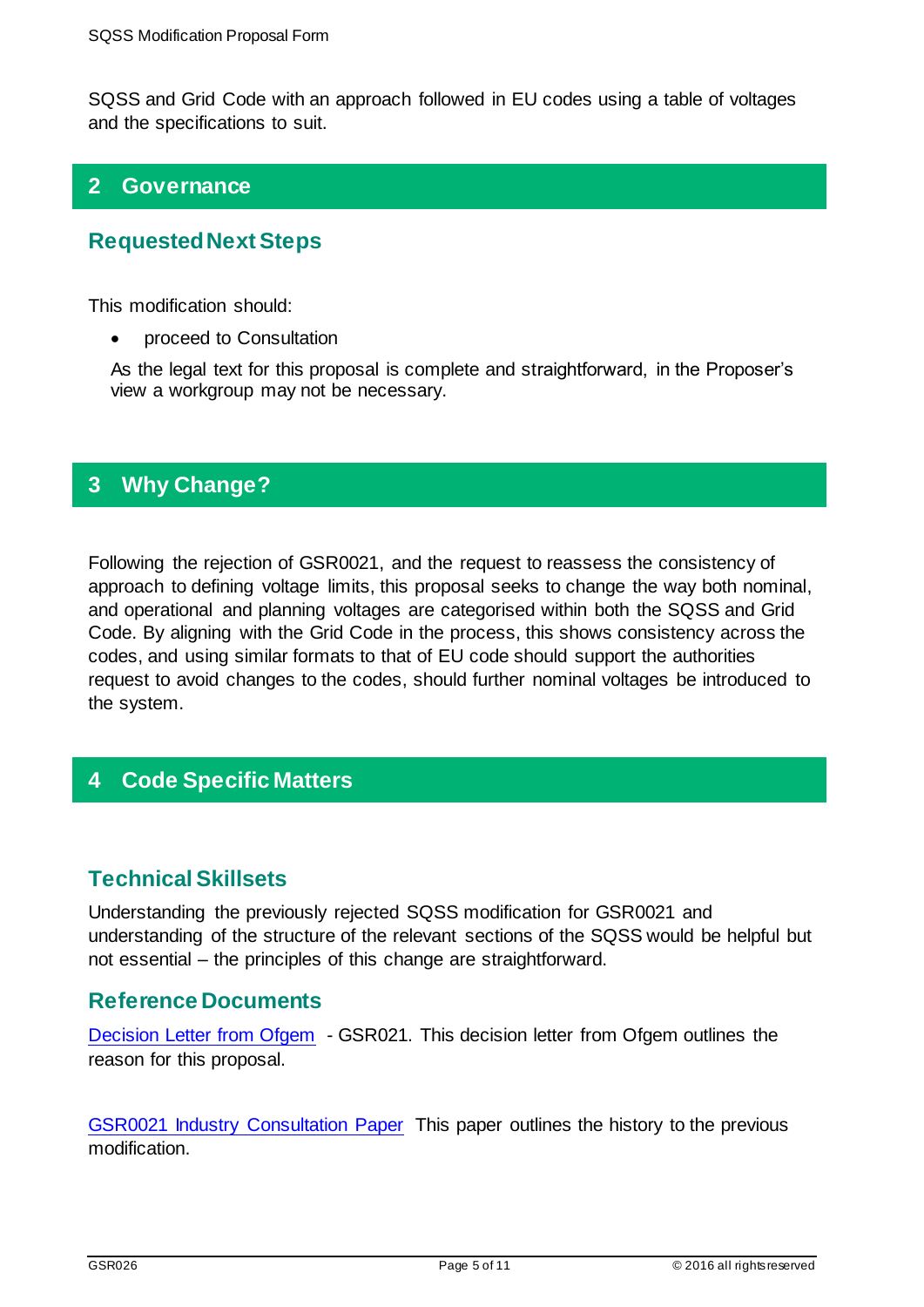#### **5 Solution**

The modification will update the SQSS with the changes outlined in Section 9- ''Legal Text'' to ensure that nominal voltages other than those used as standard in GB (132kV, 275kV, 400kV) can be accommodated for equipment connecting to the system.

### **6 Impacts & Other Considerations**

Current and future parties that are subject to the SQSS and Grid Code when connecting to the transmission system.

These changes aim to make it clearer for those connecting to the transmission system what performance and specification should be followed at each nominal voltage. Additionally, this modification allows for consistency with the changes being proposed to the Grid Code.

When the previous modification GSR0021 was raised, the consensus was that this was positive change for National Grid, Scottish Power (SPT), Scottish Hydro Electric and Transmission (SHE Transmission) and no detriment to the modification was identified therefore there should not be any significant reasons for not proceeding.

### **Does this modification impact a Significant Code Review (SCR) or other significant industry change projects, if so, how?**

None expected

### **Consumer Impacts**

None expected

# **7 Relevant Objectives**

#### Impact of the modification on the SQSS objectives:

| <b>Relevant Objective</b>                                                                                                                                              |                                                            | Identified impact          |
|------------------------------------------------------------------------------------------------------------------------------------------------------------------------|------------------------------------------------------------|----------------------------|
| (i) facilitate the planning, development and maintenance of<br>an efficient, coordinated and economical system of<br>in an efficient, economic and coordinated manner; | electricity transmission, and the operation of that system | <b>Positive</b>            |
| (ii) ensure an appropriate level of security and quality of<br>supply and safe operation of the National Electricity<br><b>Transmission System;</b>                    |                                                            | <b>Positive</b>            |
| GSR026                                                                                                                                                                 | Page 6 of 11                                               | © 2016 all rights reserved |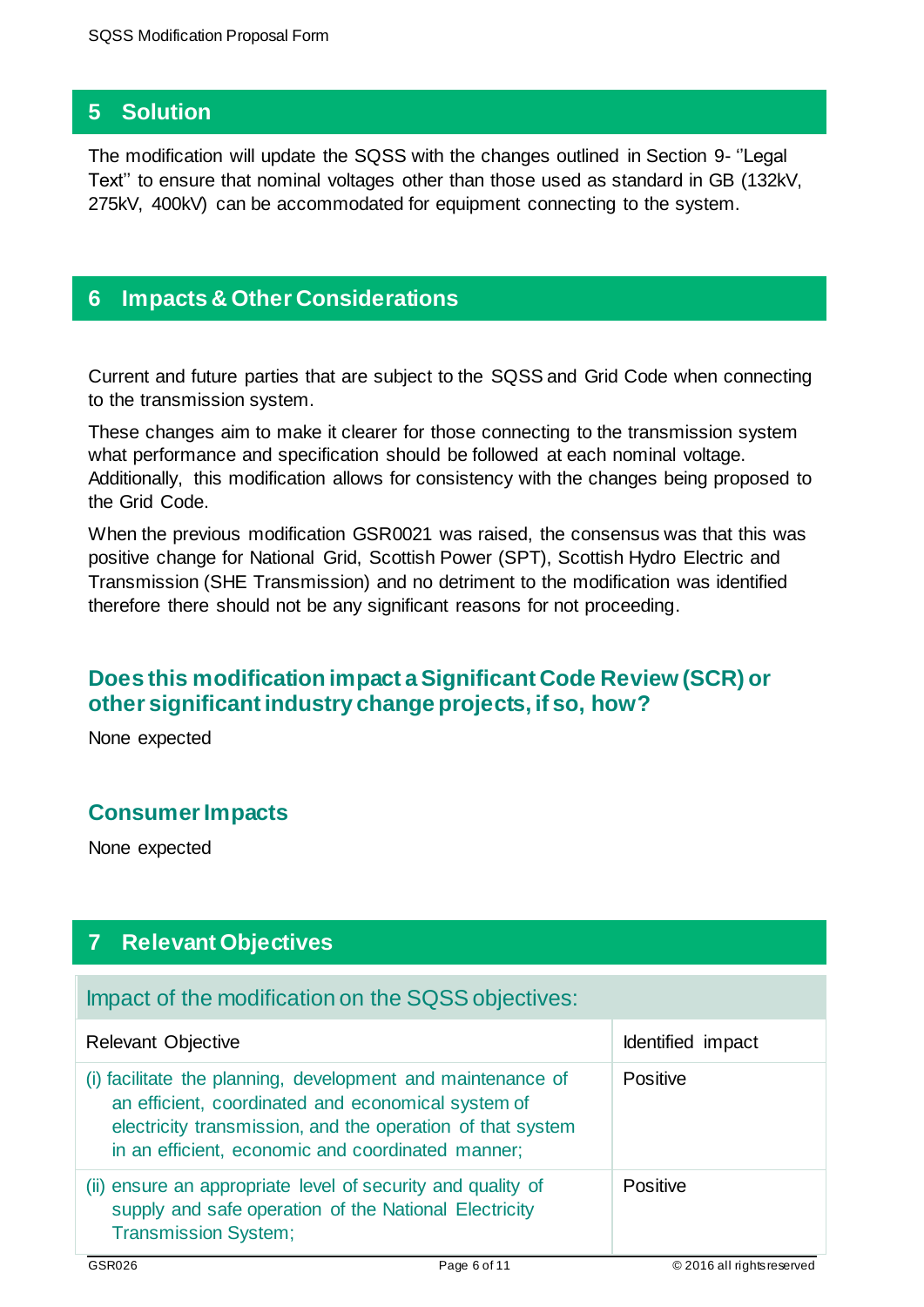| (iii) facilitate effective competition in the generation and<br>supply of electricity, and (so far as consistent therewith)<br>facilitating such competition in the distribution of<br>electricity; and | Positive |
|---------------------------------------------------------------------------------------------------------------------------------------------------------------------------------------------------------|----------|
| (iv) facilitate electricity Transmission Licensees to comply<br>with their obligations under EU law.                                                                                                    | Positive |

To support the alignment of the EU codes and facilitate the future of the system.

### **8 Implementation**

Implementation of this modification will only require minor amendments to the legal text of the SQSS and with alignment to a similar change being taken forwards in the Grid Code.

Given that the SQSS modification was initially rejected in 2016 with the request to further review, we should move forward with the proposal, however, given there are no customer connections at this voltage as quoted in Ofgem's decision letter, this was not a high priority.

Implementation should occur as standard on completion of the modification and approval by Ofgem. The application should apply to all new and existing equipment but no changes in costs for specifications or system changes are envisaged. SEE have confirmed that the equipment currently installed (Kintyre-Hunterston) can comply with the operational limits specified.

# **9 Legal Text**

#### 11- Terms and Conditions

Supergrid That part of the national electricity transmission system operated at a nominal voltage of 200kV 275kV and above.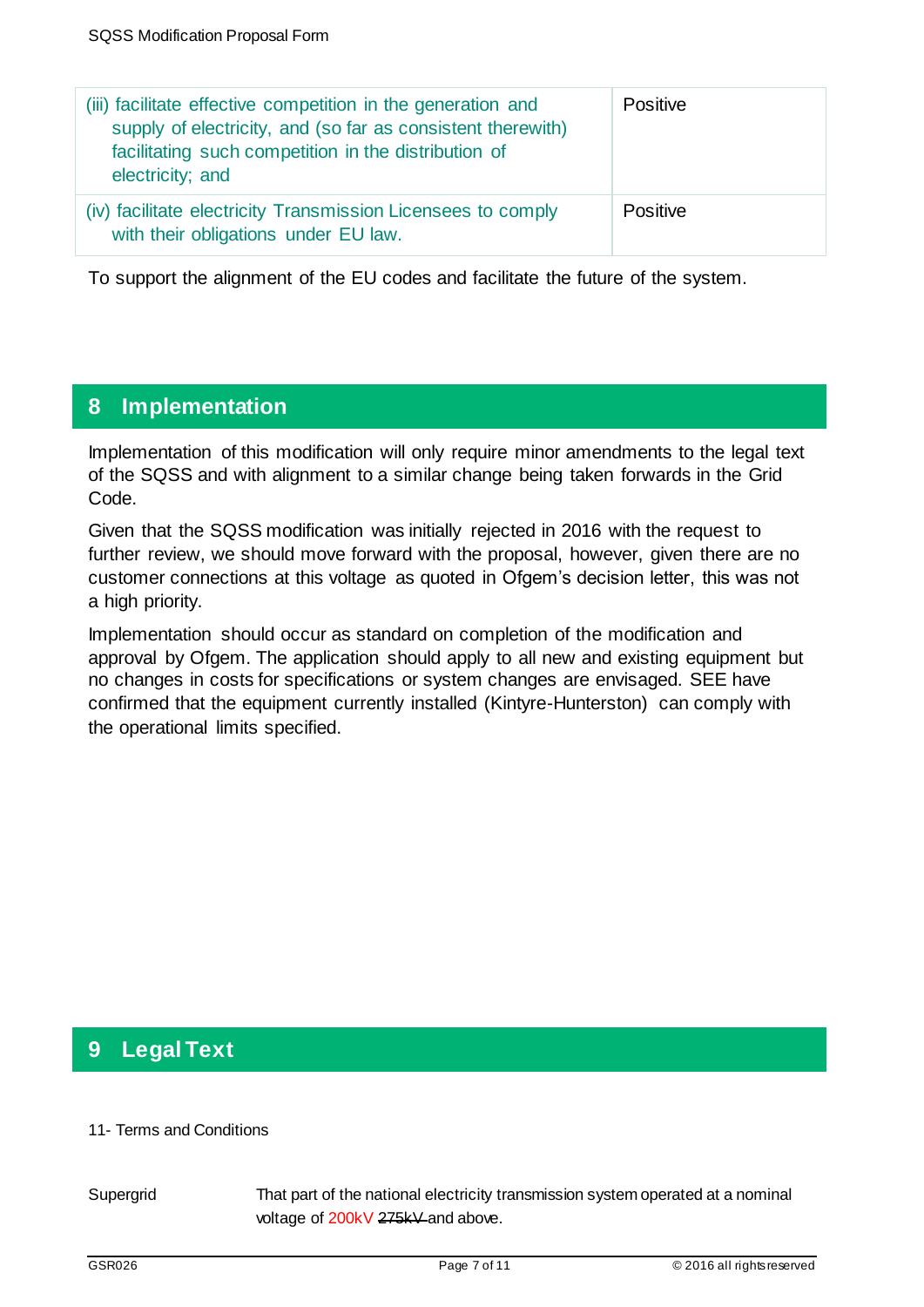Table 6.1: Pre-Fault Steady State Voltage Limits and Requirements in Planning Timescales

| (a) Voltage Limits on Transmission Networks |                                                                                                                                      |                           |  |
|---------------------------------------------|--------------------------------------------------------------------------------------------------------------------------------------|---------------------------|--|
| Nominal Voltage                             | <b>PU</b> Value                                                                                                                      | Minimum/Maximum           |  |
| >300-400kV                                  | 0.975 pu-1.025 pu***                                                                                                                 | $+/-2.5\%$ (Note 1 and 2) |  |
| >200-300kV                                  | 0.95 pu-1.05 pu**                                                                                                                    | $+/- 5%$                  |  |
| $<$ 200 $kV$                                | 0.95 pu-1.05 pu*                                                                                                                     | $+/- 5%$                  |  |
|                                             | (b) Voltages to be Achievable at Interfaces to Distribution Networks.                                                                |                           |  |
| Nominal Voltage                             |                                                                                                                                      |                           |  |
| Any                                         | 1.05 pu at forecast Group Demand<br>1.00 pu at forecast Minimum Demand or as otherwise agreed with the relevant<br>Network Operator. |                           |  |

#### **Notes**

1. It is permissible to relax these to the limits specified in Table 6.2 if:

(i) following a secured event, the voltage limits specified in Table 6.2 can be achieved, and

(ii) there is judged to be sufficient certainty of meeting Security and Quality of Supply Standards in operational timescales.

2. It is permissible to relax this to 420kV (105%) if there is judged to be suffi cient certainty that the limit of 420kV (105%) can be met in operational timescales

| Table 6.1 Pre-Fault Steady State Voltage Limits and Requirements in Planning Timescales |
|-----------------------------------------------------------------------------------------|
|-----------------------------------------------------------------------------------------|

|                        | (a) Voltage Limits on Transmission Networks                                                                                        |                                                                      |
|------------------------|------------------------------------------------------------------------------------------------------------------------------------|----------------------------------------------------------------------|
| <b>Nominal Voltage</b> | Minimum (Note 1)                                                                                                                   | <b>Maximum</b>                                                       |
| 400kV                  | 390kV (97.5%)                                                                                                                      | 410kV (102.5%) Note 2                                                |
| 275kV                  | 261kV (95%)                                                                                                                        | 289kV (105%)                                                         |
| 132kV                  | 125kV (95%)                                                                                                                        | 139kV (105%)                                                         |
|                        |                                                                                                                                    | (b) Voltages to be Achievable at Interfaces to Distribution Networks |
| <b>Nominal Voltage</b> |                                                                                                                                    |                                                                      |
| Any                    | 105% at forecast Group Demand;<br>100% at forecast Minimum Demand,<br>or as otherwise agreed with the relevant Network<br>Operator |                                                                      |

#### **Notes**

- 1. It is permissible to relax these to the limits specified in Table 6.2 if:
	- (i) following a secured event, the voltage limits specified in Table 6.2 can be achieved, and
	- (ii) there is judged to be sufficient certainty of meeting Security and Quality of Supply Standards in operational timescales.
- 2. It is permissible to relax this to 420kV (105%) if there is judged to be sufficient certainty that the limit of 420kV (105%) can be met in operational timescales.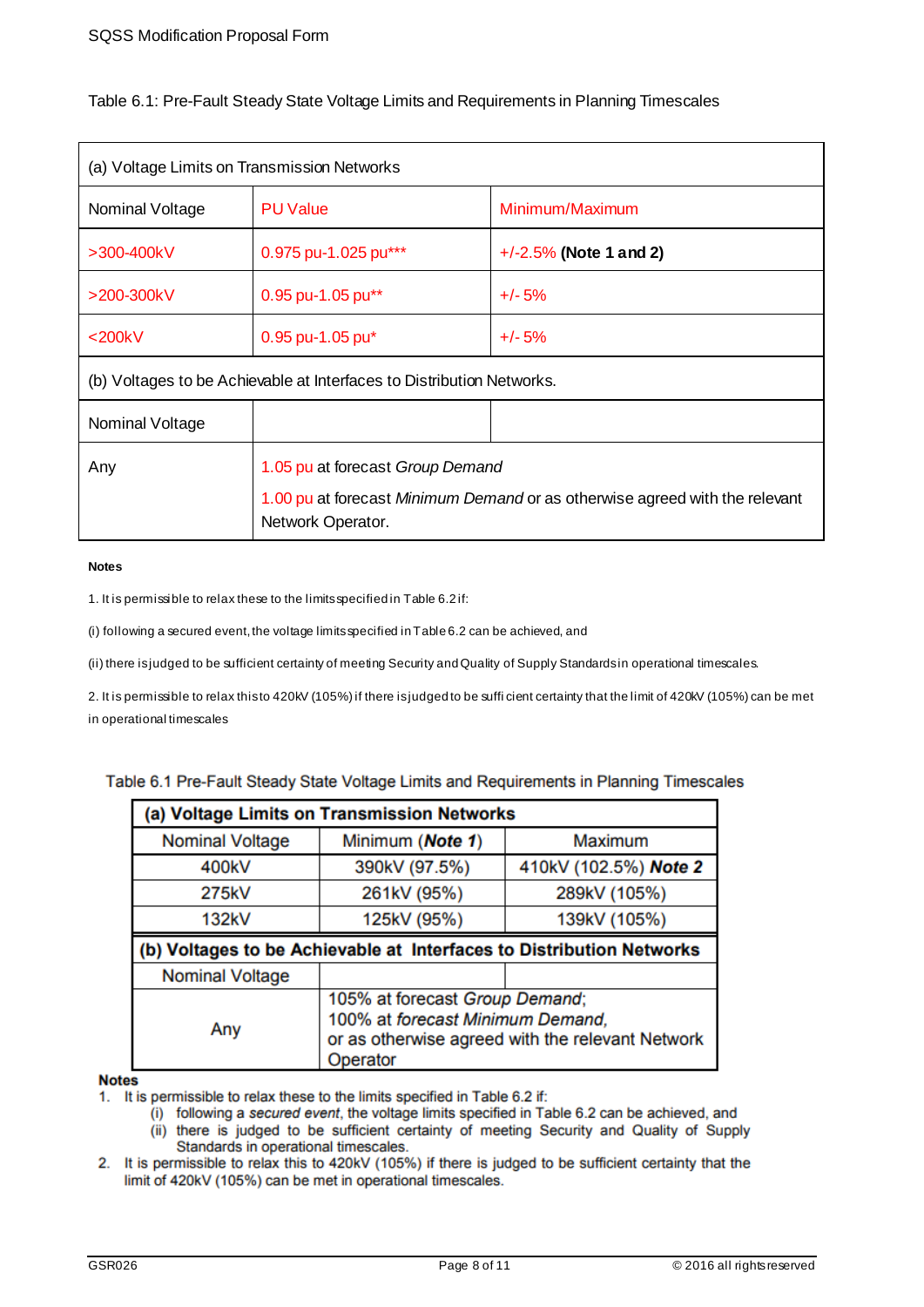#### Table 6.2: Steady State Voltage Limits and Requirements in Planning Timescales

| (a) Voltage Limits on Transmission Networks                                                                    |                                                                                                                |                                 |
|----------------------------------------------------------------------------------------------------------------|----------------------------------------------------------------------------------------------------------------|---------------------------------|
| Nominal Voltage                                                                                                | <b>PU</b> Value                                                                                                | Minimum/Maximum                 |
| $>300-400kV$                                                                                                   | 0.95 pu-1.025 pu***                                                                                            | $-5\%$ / $+0.25\%$ Note 3 and 4 |
| >200-300kV                                                                                                     | 0.90 pu-1.05 pu**                                                                                              | $-10\% / + 5\%$                 |
| $<$ 200 $kV$                                                                                                   | 0.90 pu-1.05 pu*                                                                                               | $-10\%$ / + 5%                  |
|                                                                                                                | (b) Voltages to be Achievable at Interfaces to Distribution Networks.                                          |                                 |
| Nominal Voltage                                                                                                | See below for the minimum voltage that must be achievable. Must<br>always exceed lower limits of Table 6.4 (b) | $+5%$                           |
| (c) Voltages to be Achieved at Interfaces to Distribution Networks                                             |                                                                                                                |                                 |
| Note 5 1.00 pu at forecast Minimum Demand or as otherwise agreed with the relevant Network<br>Any<br>Operator. |                                                                                                                |                                 |

#### **Notes**

3. It is permissible to relax this to 360kV (-10%) if the affected substations are on the same radially fed spur post-fault, and:

(i) there is no lower voltage interconnection from these substations to other supergrid substations; and

(ii) no auxiliaries of large power stations are derived from them.

4. It is permissible to relax this to 420kV (+5%) if there is judged to be sufficient certainty of meeting Security and Quality of Supply Standards in operational timescales, and operational measures to achieve these are identified at the planning stage.

5. May be relaxed downwards following a secured event involving the outage of a Grid Supply Transformer, provided that there is judged to be sufficient certainty that the limits of Table 6.4(b) can be met in operational timescales

Table 6.2 Steady State Voltage Limits and Requirements in Planning Timescales

| (a) Voltage Limits on Transmission Networks                          |                                                                                                                        |                          |  |
|----------------------------------------------------------------------|------------------------------------------------------------------------------------------------------------------------|--------------------------|--|
| <b>Nominal Voltage</b>                                               | Minimum                                                                                                                | Maximum                  |  |
| 400 <sub>k</sub> V                                                   | 380kV (95%) Note 3                                                                                                     | 410kV (102.5%)<br>Note 4 |  |
| 275kV                                                                | 248kV (90%)                                                                                                            | 289kV (105%)             |  |
| 132kV                                                                | 119kV (90%)                                                                                                            | 139kV (105%)             |  |
|                                                                      | (b) Voltage Limits at Interfaces to Distribution Networks                                                              |                          |  |
| <b>Nominal Voltage</b>                                               |                                                                                                                        |                          |  |
| Any                                                                  | See below for the minimum<br>voltage that must be<br>achievable. Must always<br>exceed lower limits of Table<br>6.4(b) | 105%                     |  |
| (c) Voltages to be Achievable at Interfaces to Distribution Networks |                                                                                                                        |                          |  |
| <b>Nominal Voltage</b>                                               |                                                                                                                        |                          |  |
| Any                                                                  | 100% at any demand level <b>Note 5</b><br>or as otherwise agreed with the relevant Network<br>Operator                 |                          |  |

**Notes** 

 $\overline{\mathbf{3}}$ It is permissible to relax this to 360kV (-10%) if the affected substations are on the same radially fed spur post-fault, and:

there is no lower voltage interconnection from these substations to other supergrid  $(i)$ substations; and

 $(ii)$ no auxiliaries of large power stations are derived from them.

4. It is permissible to relax this to 420kV (+5%) if there is judged to be sufficient certainty of meeting Security and Quality of Supply Standards in operational timescales, and operational measures to<br>achieve these are identified at the planning stage.

May be relaxed downwards following a secured event involving the outage of a Grid Supply 5. Transformer, provided that there is judged to be sufficient certainty that the limits of Table 6.4(b) can be met in operational timescales

Table 6.3: Pre-Fault Steady State Voltage Limits and Targets in Operational Timescales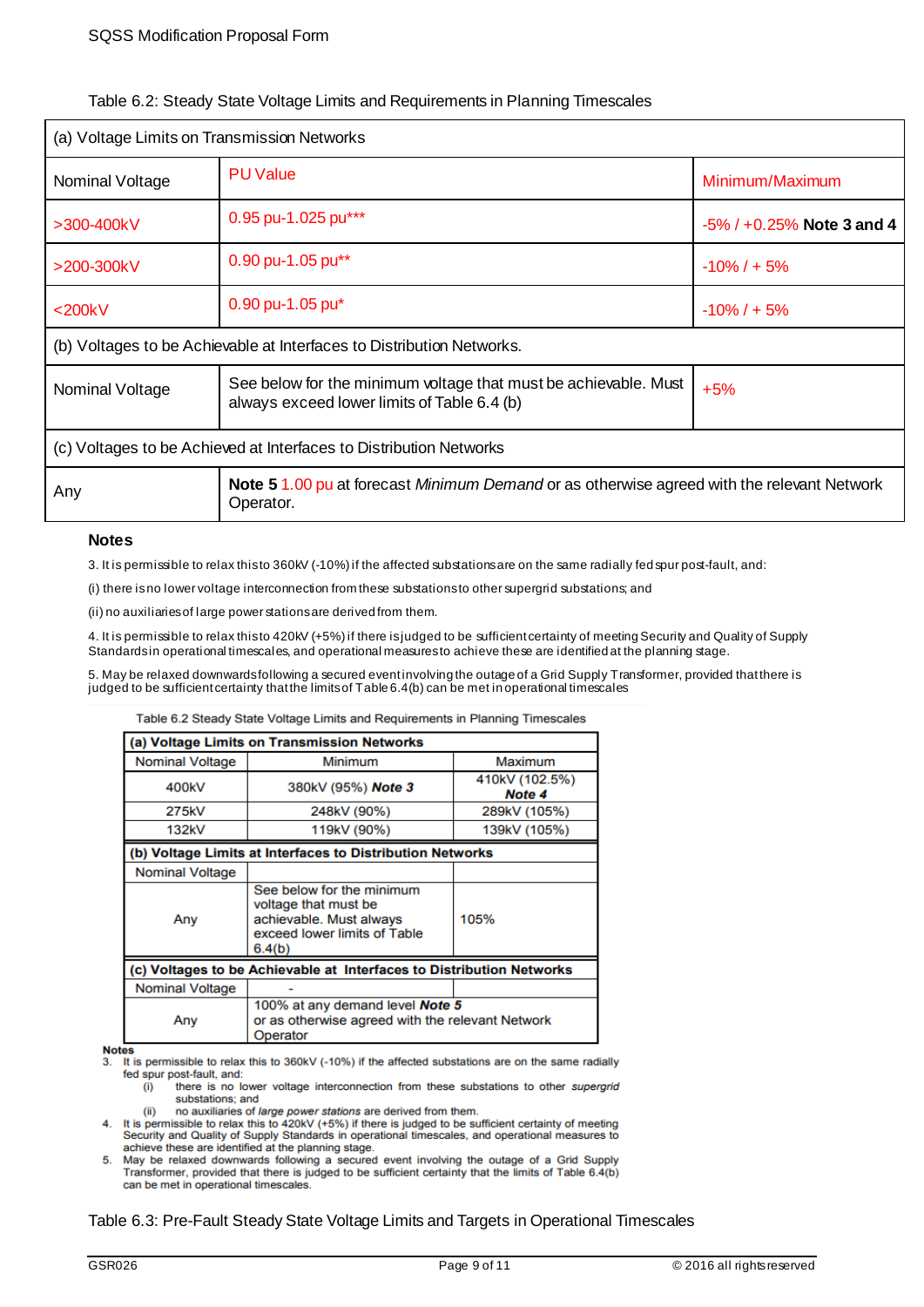| (a) Voltage Limits on Transmission Networks                           |                                                                                                                                  |                        |  |
|-----------------------------------------------------------------------|----------------------------------------------------------------------------------------------------------------------------------|------------------------|--|
| Nominal Voltage                                                       | <b>PU</b> Value                                                                                                                  | Minimum/Maximum        |  |
| $>$ 300-400 $kV$                                                      | 0.95 pu-1.05 pu***                                                                                                               | $-5\%$ / $+5\%$ Note 6 |  |
| $>$ 200-300 $kV$                                                      | $-5\%$ / + 9% Note 6<br>$0.95$ pu-1.09 pu**                                                                                      |                        |  |
| $<$ 200 $kV$                                                          | $-5\%$ / + 10% Note 6<br>0.95 pu-1.10 pu*                                                                                        |                        |  |
| (b) Voltages to be Achievable at Interfaces to Distribution Networks. |                                                                                                                                  |                        |  |
| Nominal Voltage                                                       | $\blacksquare$                                                                                                                   |                        |  |
| Any                                                                   | Target voltages and voltage ranges as agreed with the relevant Distribution<br>Network Operators, within the limits of Table 6.4 |                        |  |

#### **Notes**

6. It is permissible to relax this to 90% at substations if no auxiliaries of large power stations are

derived from them.

| (a) Voltage Limits on Transmission Networks |                                                                      |              |
|---------------------------------------------|----------------------------------------------------------------------|--------------|
| <b>Nominal Voltage</b>                      | Minimum                                                              | Maximum      |
| 400kV                                       | 380kV (95%) Note 6                                                   | 420kV (105%) |
| 275kV                                       | 261kV (95%) Note 6                                                   | 300kV (109%) |
| 132kV                                       | 125kV (95%) Note 6                                                   | 145kV (110%) |
|                                             |                                                                      |              |
|                                             | (b) Voltages to be Achievable at Interfaces to Distribution Networks |              |
| <b>Nominal Voltage</b>                      |                                                                      |              |

Table 6.3 Pre-Fault Steady State Voltage Limits and Targets in Operational Timescales

**Notes** 

6. It is permissible to relax this to 90% at substations if no auxiliaries of large power stations are derived from them.